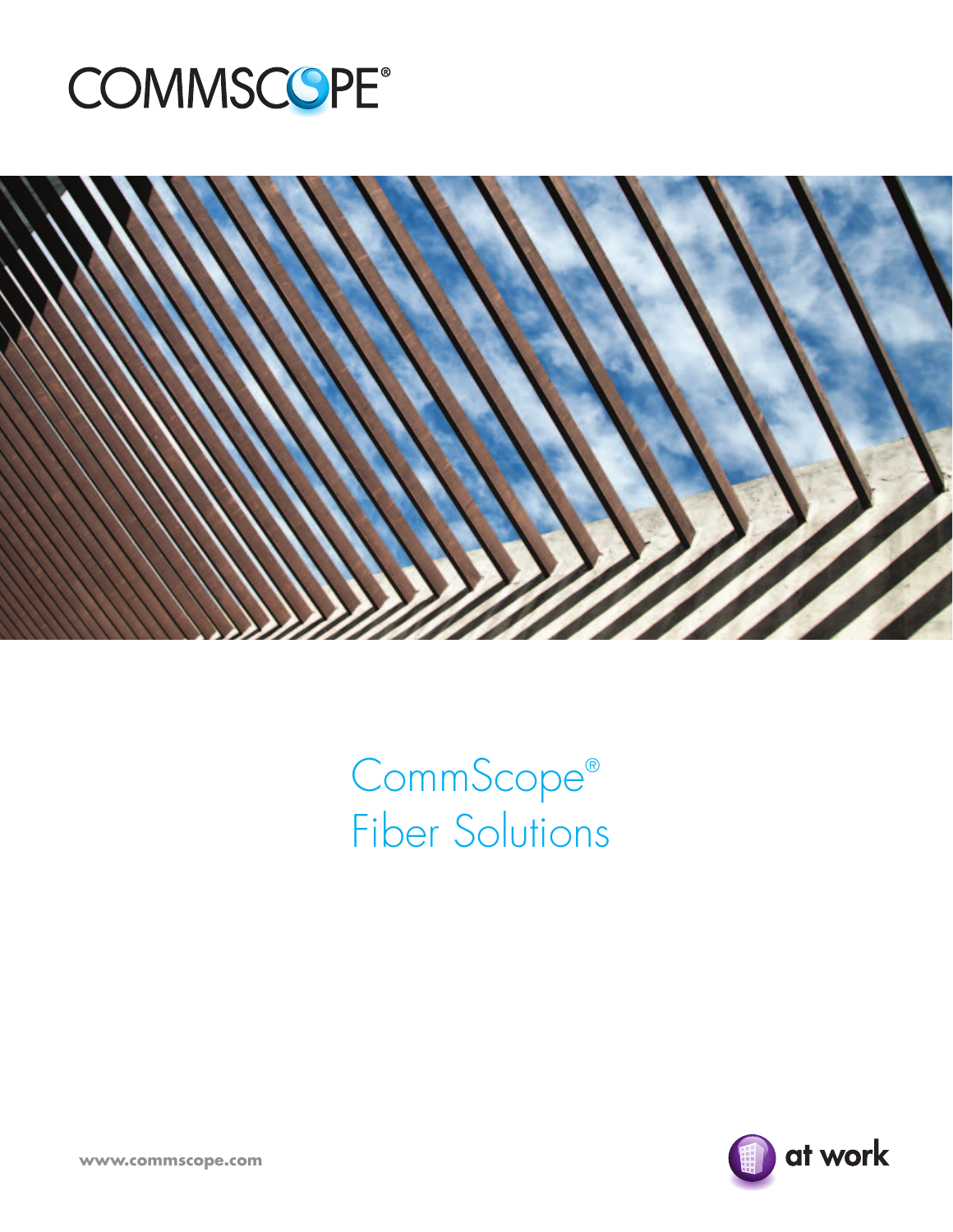



## Network Reliability Key for Business Success

Gigabit Ethernet is already making its way to employees' desktops. Smart IT departments recognize the critical need to be prepared for the explosion of bandwidth absorbing applications. The inevitable convergence of voice and video over IP based networks, visual collaboration at the desktop not the conference room, transparent intra-office mobility and the desire, proliferation and eventual need for real-time streaming visual content is quickly ushering in the digital decade.

Relief is on the way for desktop users but total network reliability is key for optimizing business productivity and success. As the bandwidth pipes are enlarged for the end user, much more bandwidth is needed in the backbone to handle the increasing load and to accommodate the burgeoning desktop traffic. At least ten times more is needed to ensure higher performance and solid backbone bandwidth reliability for tomorrow's competitive advantage. While the network is the key to competitive advantage, the foundation for network performance and reliability is the cabling infrastructure.

The good news is that the cabling technologies required to advance network performance are already available. CommScope has a complete integrated portfolio of copper and fiber solutions for the desktop and the building or campus backbone. Multiple choices and flexible options that deliver communications throughput and reliability to help every business handle today's pressures and tomorrow's challenges.

To avoid the potential for backbone bottlenecks, IT and communications managers can capitalize on three recent networking advancements. The first two are the IEEE 802.3 10 Gigabit Ethernet standard and new more affordable VCSEL short wave transceivers for transmitting and receiving across optical fiber. The third is global standards ratification of a new classification of laser optimized multimode fiber and a test procedure for characterizing this low cost alternative to singlemode fiber. For extended distance campus backbone connectivity, single-mode fiber with added performance and flexibility should be deployed.

# Fiber Solutions that Beat the Bandwidth Bottleneck

Every organization has its own route to a more efficient and profitable future. Factors including size, business sector, investment policy and legacy systems combine to determine what network infrastructure will best fit the business requirement. That is why the CommScope portfolio has more than one fiber cabling solution.

- CommScope LazrSPEED® Solution Next generation laser optimized 50µm multimode solution supporting up to 10 Gb/s over 550 meters using 850 nm VCSEL transceivers
- CommScope OptiSPEED® Solution 62.5µm multimode solution for modest bandwidth requirements and LED based applications
- CommScope TeraSPEED® Solution 100+ Gb/s tull spectrum single-mode tiber solution with added bandwidth capacity in the E-band

These options offer complete, single source, end-to-end solutions created by the best engineers from CommScope Labs. Developers at the industry-leading CommScope Labs start with the aim of achieving superior yet flexible end-to-end connectivity and design every component to work in harmony to achieve this. While other suppliers assemble a collection of components from various sources, each component is designed from the outset to maximize performance and reliability.

CommScope, through its CommScope brand, can support most networking requirements with a complete line of patch panels, shelves and jumper configurations utilizing the global standard accepted ST and SC connectors, as well as the industry-leading small form factor connector of choice for 1 Gb/s and above – the LC. In addition, there is a full array of cable designs for indoor, indoor/outdoor and outside plant as well as composite configurations.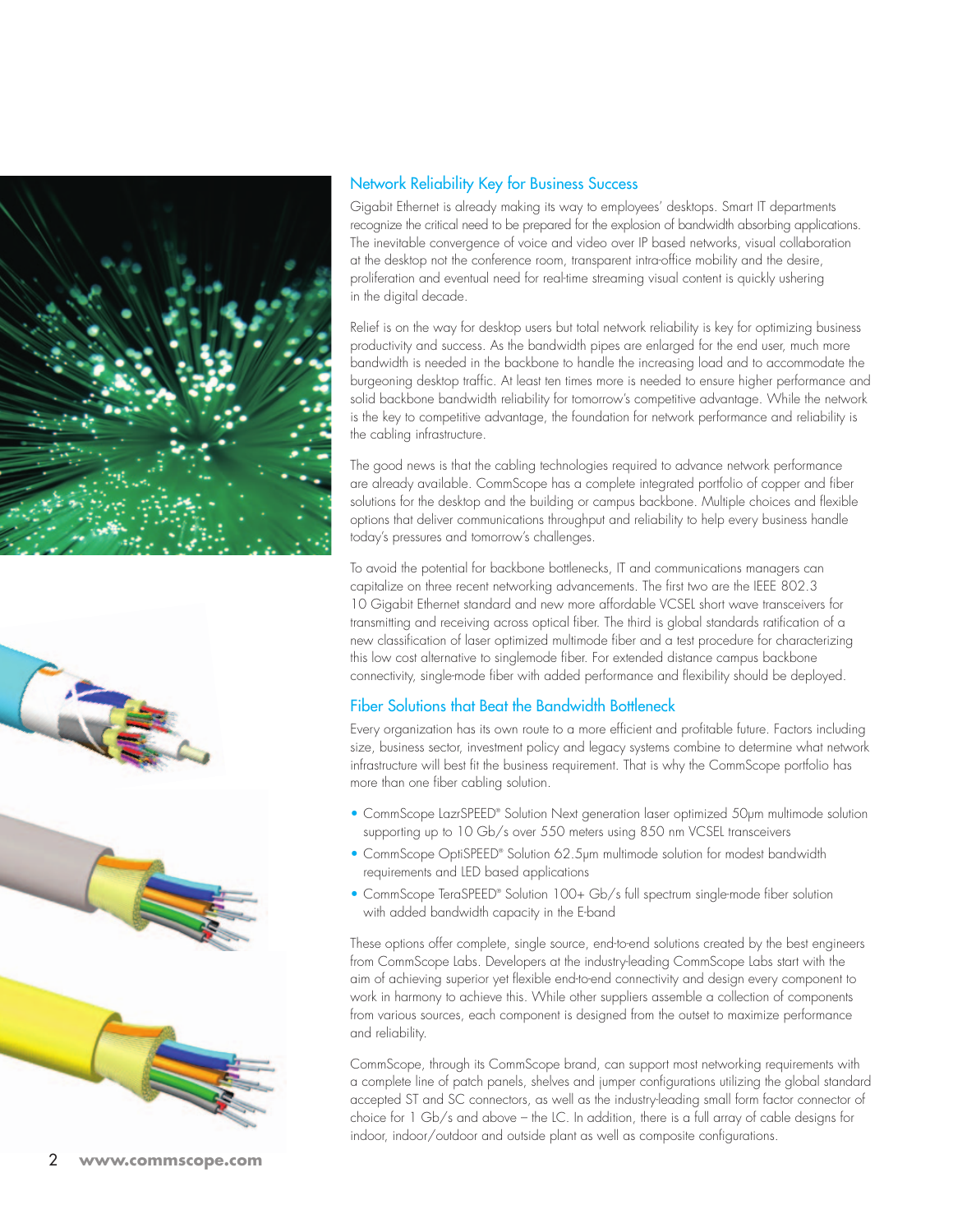#### CommScope LazrSPEED Solution

Our CommScope LazrSPEED Solution boosts performance to a blistering 10 Gb/s while reducing costs by eliminating expensive opto-electronics previously needed to achieve 10 Gb/s speeds on multimode fiber. The CommScope LazrSPEED technology was the world's first multimode fiberoptic solution to support 10 Gb/s serial transmission at 850 nanometers at distances up to 550 meters – more than enough to connect an in-building backbone. With this extended reach, single point administration topology becomes a real low cost design alternative and more campus backbones can be supported at 10 Gb/s over a much lower cost multimode alternative to single-mode.

Laser-optimized multimode fiber provides an ideal pathway for photon travel. The additional bandwidth and larger core size of these fibers virtually eliminates the need for expensive, high-precision lasers, combiners, splitters, and filters. LazrSPEED fibers can transmit at 10 Gb/s using only a single VCSEL transceiver. The result has been shown to reduce total cost of ownership up to 30 percent over conventional fibers requiring a specific complex generation of opto-electronics, and multiple operational wavelengths. Laser-optimized multimode fiber in the LazrSPEED cable minimizes differential mode delay (DMD), ensuring that photons traveling along various pathways arrive at the detector at the right time. By minimizing this form of dispersion, LazrSPEED technology enables high-speed, high reliability transmission over distances of hundreds of meters with added insurance of optimal operation using multiple commercially available short wave laser sources.

The CommScope Labs legacy of innovation includes the pioneering development of DMD fiber characterization and its subsequent global standards acceptance. This breakthrough leadership is recognized by UL with the prestigious DMD test facility accreditation.

To further reduce total cost of ownership, the LazrSPEED Solution is backward compatible with legacy LAN applications. It allows you to continue running your existing applications from 10 Kb/s to 10 Gb/s. (Ethernet, Fast Ethernet, Gigabit Ethernet, FDDI, ATM, SONET, Fiber Channel and Token Ring). The LazrSPEED Solution offers 3 fiber choices:

- LazrSPEED 150 (OM2+) for economical fiber-tothe- desk deployment, supporting 10 Gb/s for 150 meters and 1 Gb/s for up to 800 meters
- LazrSPEED 300 (OM3) for building backbone applications supporting 10 Gb/s for 300 meters and 1 Gb/s for up to 1000 meters
- LazrSPEED 550 (OM4) for short / medium campus backbone applications supporting 10 Gb/s for 550 meters and 1 Gb/s for up to 1100 meters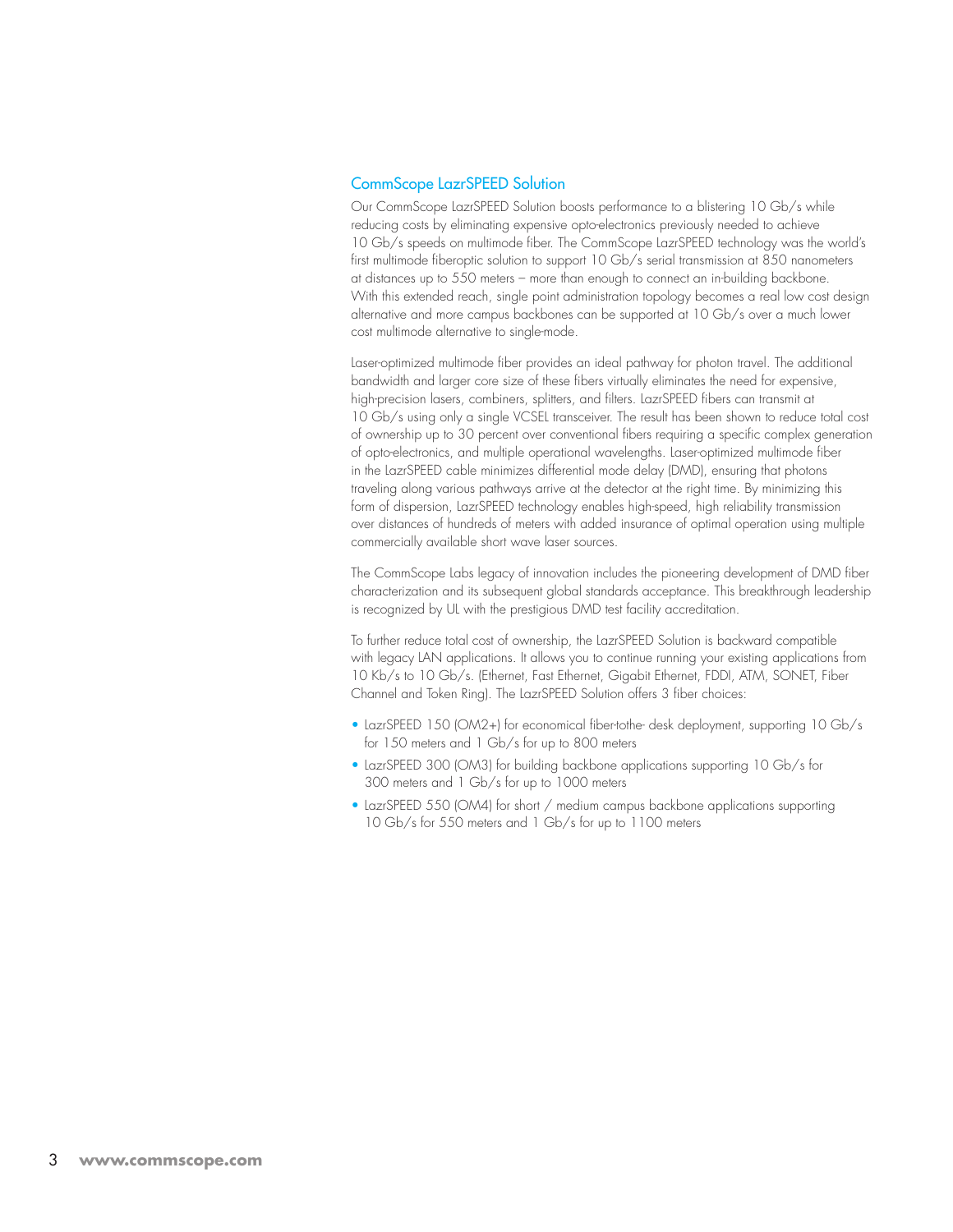## Multimode Applications Support

| <b>Applications</b><br>Supported | LazrSPEED<br>550 | LazrSPEED<br>300 | LazrSPEED<br>150 | <b>OptiSPEED</b><br>$62.5$ micron<br>200 / 500<br>MHz.km | Standard 50<br>micron 500 /<br>500 MHz.km |
|----------------------------------|------------------|------------------|------------------|----------------------------------------------------------|-------------------------------------------|
| 10GBASE-S 850 nm                 | 550 m            | 300 <sub>m</sub> | 150 <sub>m</sub> | 32 <sub>m</sub>                                          | 82 <sub>m</sub>                           |
| 10GBASE-LX4 1310 nm              | 300 <sub>m</sub> | 300 <sub>m</sub> | 300 <sub>m</sub> | $300 m*$                                                 | 300 <sub>m</sub>                          |
| 1000BASE-SX 850 nm               | 1100 m           | 1000 m           | 800 m            | 300 m                                                    | 550 m                                     |
| 1000BASE-LX 1310 nm              | 550 m            | 550 m            | 550 m            | 550 $m*$                                                 | 550 m*                                    |
| 100BASE-SX 850 nm                | 300 <sub>m</sub> | 300 m            | 300 <sub>m</sub> | 300 <sub>m</sub>                                         | 300 <sub>m</sub>                          |
| 100BASE-FX 1310 nm               | 2000 m           | 2000 m           | 2000 m           | 2000 m                                                   | 2000 m                                    |
| 10G Fiber Channel 850 nm         | 535 m            | 300 m            | 150 <sub>m</sub> | 32 <sub>m</sub>                                          | 82 <sub>m</sub>                           |
| 1G Fiber Channel 850 nm          | 1000 m           | 900 m            | 750 m            | 300 <sub>m</sub>                                         | 500 m                                     |

*\* Requires mode conditioning patch cords*

## **CommScope Fiber Solution Options**

- Riser, plenum and LSZH rated distribution cables
- Interlocking armored cables
- Loose tube All-Dry and central core cables (gel filled tubes)
- • Tight buffered, and loose tube All-Dry Indoor/Outdoor cables
- • Full range of single-mode/multimode composite cables
- 1.6 mm and 3.0 mm patch cords with LC, SC, ST, and hybrids
- LC connector the industry-leading SFF connector
- Full range of configurable shelves and panels, with preloaded and preterminated options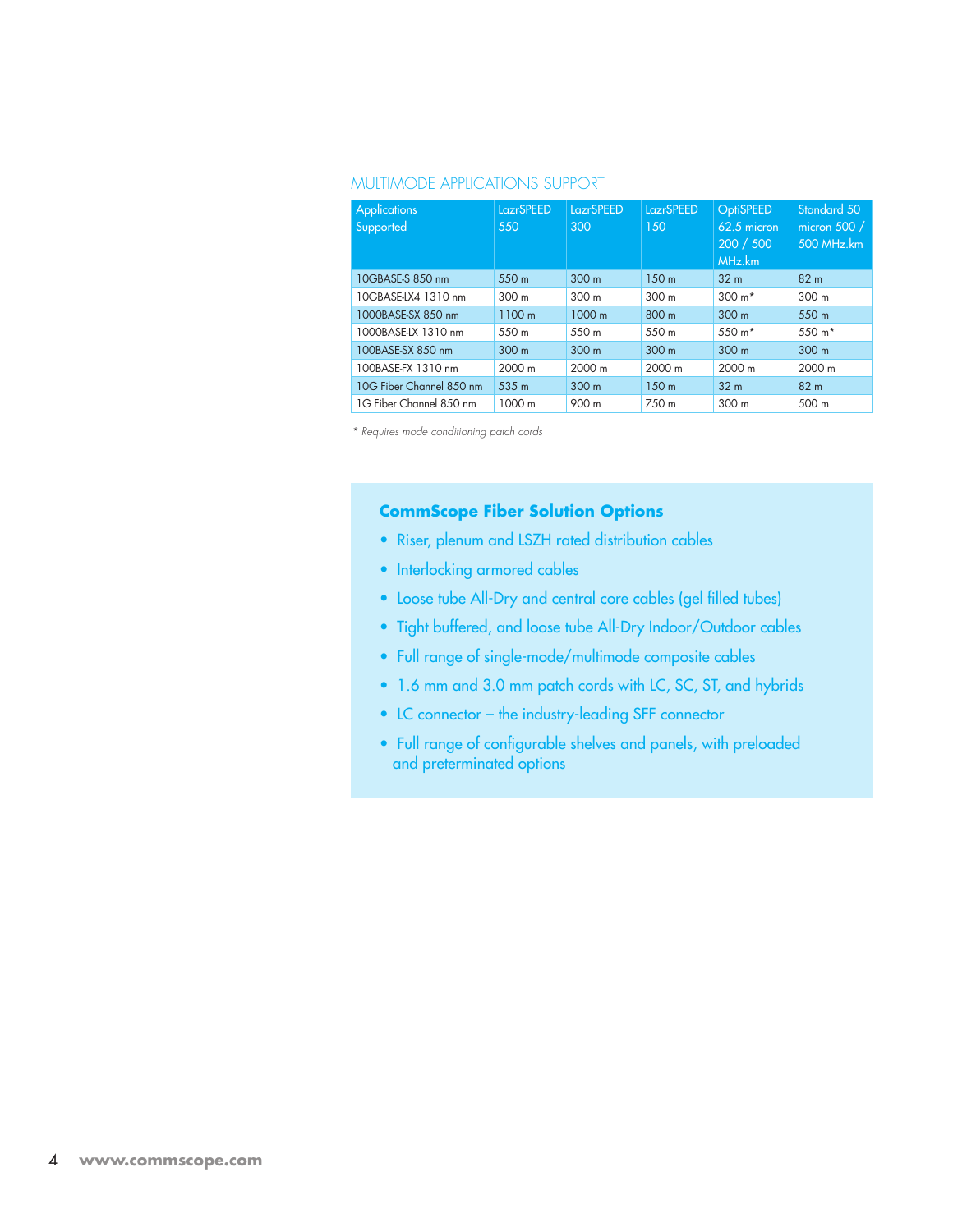### The CommScope OptiSPEED 62.5 µm Multimode Fiber Solution

The CommScope OptiSPEED Solution continues to address the 62.5 µm multimode installed base, i.e. existing networks which require change or significant extensions. In addition, it focuses on small to medium sized organizations with moderate bandwidth requirements running LED based applications.

Our CommScope OptiSPEED Solution delivers certified 1 Gb/s performance with 6 LC connections for distances up to 300 meters (1000BASE-SX) or 550 meters (1000BASE-LX). That's four more connections per channel over the standards specifications for enhanced flexibility. And due to increased port density, the LC connector saves space and simplifies administration by dramatically reducing closet and floor space requirements. Designed by CommScope Labs, our 200 MHz.km multimode fiber provides 25 percent more bandwidth than industry-standard 160 MHz.km fiber. The performance of CommScope fiber technology keeps you competitive with a rock-solid quality that your business can rely on through design innovations that can save you money from the first day your SYSTIMAX fiber solution is installed.

### The CommScope TeraSPEED Zero Water Peak Single-mode Fiber Solution

The CommScope TeraSPEED Solution and zero water peak single-mode (ZWP-SM) fiber is designed to cost-effectively future-proof enterprise and metro campus backbones for next generation equipment. Conventional single-mode fiber has until now been perceived as a universal media with unlimited bandwidth. Conventional single-mode fiber is however limited to operation in two narrow wavelength "windows" at 1310 nm and 1550 nm. Laser operation in between those windows is precluded due to the high attenuation "water peak" that occurs in the 1400 nm region with traditional manufacturing methods.

CommScope TeraSPEED ZWP-SM fiber is designed to operate over the entire wavelength range from 1280 nm to 1625 nm – removing the water peaks (high attenuation) in the 1400 nm window – increasing the useable wavelength range over conventional single-mode fiber by more than 50%. By utilizing the expanded available wavelengths, TeraSPEED full spectrum fiber delivers a cost-effective upgrade path allowing up to 16 channels of CWDM (Coarse Wave Division Multiplexing), the best value option to pack more channels on a single fiber, and up to 400 channels of DWDM (Dense Wave Division Multiplexing). In addition, this full spectrum fiber provides customers with future proofing options: if optical electronics move to higher serial speeds or shift to an increased number of wavelengths, TeraSPEED fiber provides support for both. TeraSPEED fiber cables are ITU-T G.652.D compliant and support legacy transport equipment and applications. With bandwidth requirements continuing to grow at exponential rates, the TeraSPEED Solution provides future proof choices for customers by supporting enterprise campus and metro backbone migrations to higher speeds either serially or via multiple wavelengths.

The CommScope TeraSPEED ZWP-SM Solution follows the success of the CommScope LazrSPEED Solution, which overcame the limitations of conventional multimode fiber to offer support for the best value 10 Gb/s option up to 550 meters for the enterprise building backbones. By overcoming the water peak limitations of conventional single-mode fiber, the TeraSPEED ZWP-SM fiber solution once again demonstrates CommScope Labs' commitment to delivering optical media solutions for cost effective future-proofing.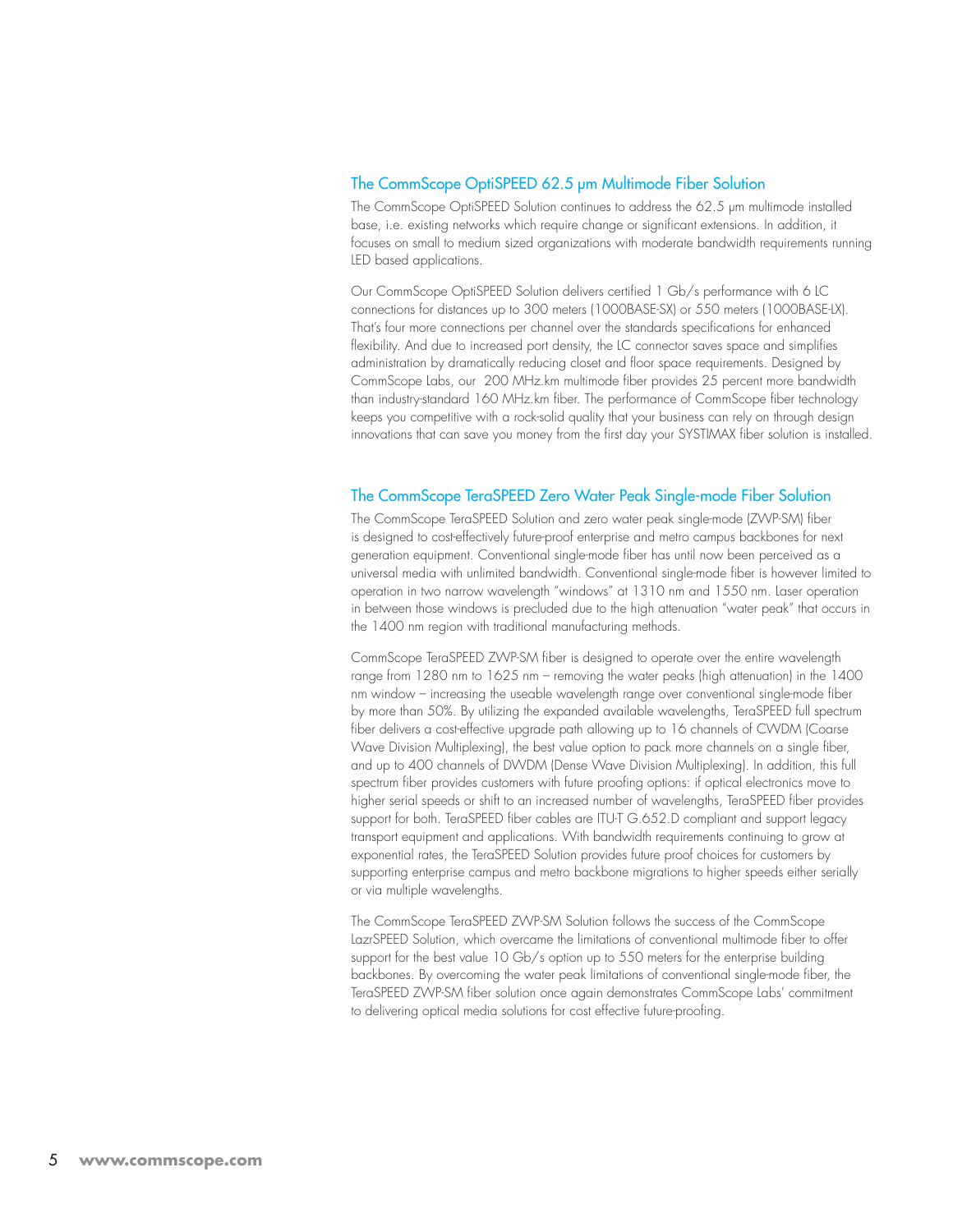## COMMSCOPE® MULTIMODE FIBER SC

| LazrSPEED® 150, 300 and 550 Specifications |                                                              |  |  |  |
|--------------------------------------------|--------------------------------------------------------------|--|--|--|
| Physical characteristics                   |                                                              |  |  |  |
| Core Diameter                              | $50.0 \pm 2.5$ µm                                            |  |  |  |
| <b>Cladding Diameter</b>                   | $125.0 \pm 1.0 \,\text{µm}$                                  |  |  |  |
| Core/Clad Offset                           | $\leq 1.5$ µm                                                |  |  |  |
| <b>Coating Diameter (Uncolored)</b>        | $245 \pm 10$ µm                                              |  |  |  |
| Coating Diameter (Colored)                 | $254 \pm 7$ µm                                               |  |  |  |
| Coating/Cladding Concentricity Error, max  | $6 \mu m$                                                    |  |  |  |
| Clad Non-Circularity                       | $\leq 1\%$                                                   |  |  |  |
| <b>Mechanical characteristics</b>          |                                                              |  |  |  |
| Proof Test                                 | 100 kpsi (0.69 Gpa)                                          |  |  |  |
| <b>Coating Strip Force</b>                 | $0.3 - 2.0$ lbf $(1.3 - 8.9)$ N)                             |  |  |  |
| Dynamic Fatigue Parameter (nd)             | >18                                                          |  |  |  |
| Macrobending, max.                         | $0.50$ dB                                                    |  |  |  |
| Optical characteristics, general           |                                                              |  |  |  |
| <b>Numerical Aperature</b>                 | $0.200 \pm 0.015$                                            |  |  |  |
| Point Defects, Max.                        | 0.15dB                                                       |  |  |  |
| Zero Dispersion Wavelength                 | 1297-1316 nm                                                 |  |  |  |
| Zero Dispersion Slope                      | $0.105$ ps/[km-nm-nm]                                        |  |  |  |
| <b>Environmental characteristics</b>       |                                                              |  |  |  |
| Temperature Dependence                     | $< 0.10$ dB<br>-76°F to 185°F (-60°C to 85°C)                |  |  |  |
| <b>Temperature Humidity Cycling</b>        | $< 0.10$ dB<br>14°F to 185°F (-10°C to 85°C)<br>up to 95% RH |  |  |  |
| Water Immersion, 73.4°F (23°C)             | $< 0.20$ dB                                                  |  |  |  |
| Heat Aging, 185°F (85°C)                   | $\leq$ 0.20 dB                                               |  |  |  |

## LazrSPEED® Optical Characteristics, wavelength specific

| Max. Attenua-<br>tion, both Loose<br>Tube and Tight<br>Buffer Cable | 1.0dB            | 3.0dB                       | KEY<br>850 nm<br>150 300 550<br>1300 nm 150 300 550            |
|---------------------------------------------------------------------|------------------|-----------------------------|----------------------------------------------------------------|
| Bandwidth, OFL                                                      | 500 MHz-km       |                             | 1700 / 1500 /<br>3500 MHz-km                                   |
| Bandwidth, Laser                                                    | 500 MHz-km       |                             | 950 / 2000 / 4700 MHz-km                                       |
| Differential<br>Mode Delay                                          | $0.88$ ps/m      |                             | ■ 0.7 ps/m / LazrSPEED 300 and 550 is superior to TIA-492AAC-A |
| 1 Gbps Ethernet<br>Distance                                         | 600 m            |                             | 800 m / 1020 m / 1110 m                                        |
| 10 Gbps Ethernet<br><b>Distance</b>                                 | 300 <sub>m</sub> | $150$ m $/$ 300 m $/$ 550 m |                                                                |

| OptiSPEED <sup>®</sup> Specifications                                      |                                    |  |  |  |
|----------------------------------------------------------------------------|------------------------------------|--|--|--|
| Physical characteristics                                                   |                                    |  |  |  |
| Core Diameter                                                              | $62.5 \pm 2.5 \text{ µm}$          |  |  |  |
| <b>Cladding Diameter</b>                                                   | $125.0 \pm 1.0 \,\text{µm}$        |  |  |  |
| Core/Clad Offset                                                           | $\leq 1.0$ µm                      |  |  |  |
| <b>Coating Diameter (Uncolored)</b>                                        | $245 \pm 10$ µm                    |  |  |  |
| Coating Diameter (Colored)                                                 | $254 \pm 7$ µm                     |  |  |  |
| Coating/Cladding Concentricity Error,                                      | $6 \mu m$                          |  |  |  |
| max                                                                        |                                    |  |  |  |
| Clad Non-Circularity                                                       | $\leq 1\%$                         |  |  |  |
| <b>Mechanical characteristics</b>                                          |                                    |  |  |  |
| Proof Test                                                                 | 100 kpsi (0.69 Gpa)                |  |  |  |
| <b>Coating Strip Force</b>                                                 | $0.3 - 2.0$ lbf $(1.3 - 8.9$ N)    |  |  |  |
| Dynamic Fatigue Parameter (nd)                                             | >18                                |  |  |  |
| Macrobending, Max. (100 turns<br>@75 mm mandrel)                           | 0.50 dB max. @ 850 nm and 1,300 nm |  |  |  |
| Optical characteristics, general                                           |                                    |  |  |  |
| <b>Numerical Aperature</b>                                                 | $0.275 \pm 0.015$                  |  |  |  |
| Point Defects, Max.                                                        | 0.15dB                             |  |  |  |
| Zero Dispersion Wavelength                                                 | 1,320-1,365 nm                     |  |  |  |
| Zero Dispersion Slope                                                      | 0.11 ps/[km•nm2] from 1320-1348 nm |  |  |  |
| <b>Backscatter Coefficient</b>                                             | -68.0/-75.7 dB @ 850/1300 nm       |  |  |  |
| Index of Refraction                                                        | 1.496/1.491 @ 850/1300 nm          |  |  |  |
| <b>Environmental characteristics</b>                                       |                                    |  |  |  |
| Temperature Dependence -76°F to<br>185°F (-60°C to 85°C)                   | $\leq$ 0.10 dB                     |  |  |  |
| Temperature Humidity Cycling 14°F to<br>185°F (-10°C to 85°C) up to 95% RH | $< 0.20$ dB                        |  |  |  |
| Water Immersion, 73.4°F (23°C)                                             | $< 0.20$ dB                        |  |  |  |
| Heat Aging, 185°F (85°C)                                                   | $\leq$ 0.20 dB                     |  |  |  |

#### OptiSPEED® Optical Characteristics, wavelength specific

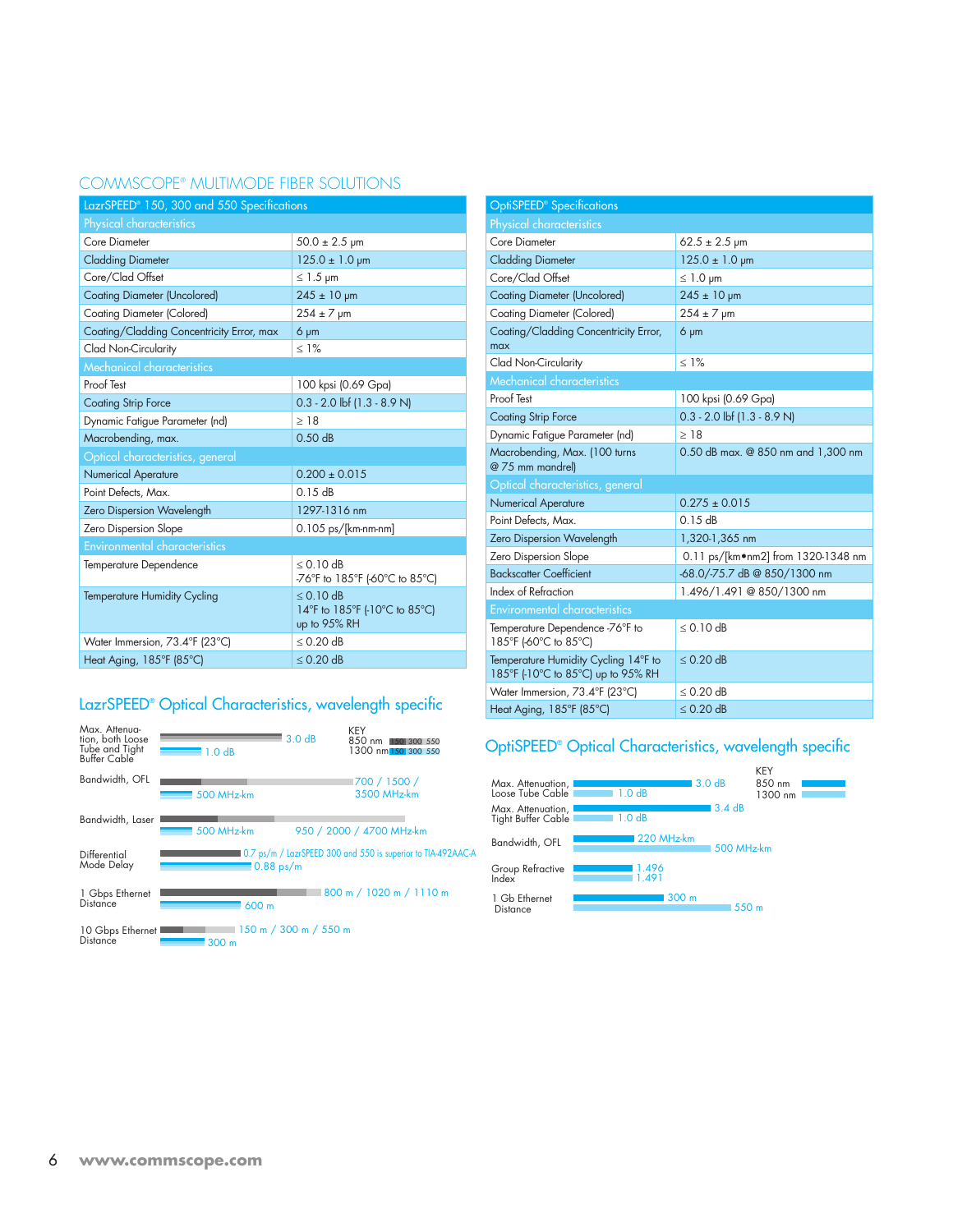### COMMSCOPE® SINGLE-MODE FIBER SC

| <b>TeraSPEED®</b> Specifications             |                                                                 |  |  |  |
|----------------------------------------------|-----------------------------------------------------------------|--|--|--|
| Physical characteristics                     |                                                                 |  |  |  |
| Core Diameter                                | $8.3 \mu m$                                                     |  |  |  |
| <b>Cladding Diameter</b>                     | $125.0 \pm 0.7$ µm                                              |  |  |  |
| Core/Clad Offset                             | $\leq 0.5$ µm                                                   |  |  |  |
| <b>Coating Diameter (Uncolored)</b>          | $245 \pm 10$ µm                                                 |  |  |  |
| Coating Diameter (Colored)                   | $254 \pm 7$ µm                                                  |  |  |  |
| Coating/Cladding Concentricity<br>Error, max | $12 \mu m$                                                      |  |  |  |
| Clad Non-Circularity                         | $\leq 1\%$                                                      |  |  |  |
| <b>Mechanical characteristics</b>            |                                                                 |  |  |  |
| Proof Test                                   | 100 kpsi (0.69 Gpa)                                             |  |  |  |
| <b>Coating Strip Force</b>                   | $0.3 - 2.0$ lbf $(1.3 - 8.9$ N)                                 |  |  |  |
| Fiber Curl                                   | >4 m                                                            |  |  |  |
| Dynamic Fatigue Parameter (nd)               | $\geq 18$                                                       |  |  |  |
| Macrobending, Max.                           | $0.05$ dB                                                       |  |  |  |
| Optical characteristics, general             |                                                                 |  |  |  |
| Point Defects, Max.                          | 0.10dB                                                          |  |  |  |
| Cut-off Wavelength                           | $\leq 1260$                                                     |  |  |  |
| Zero Dispersion Wavelength                   | 1,302-1,322 nm                                                  |  |  |  |
| Zero Dispersion Slope, Max.                  | $0.090$ ps/[km-nm-nm]                                           |  |  |  |
| Polarization Mode Dispersion                 | $\leq$ 0.06 ps/sqrt (km)                                        |  |  |  |
| <b>Link Design Value</b>                     |                                                                 |  |  |  |
| <b>Environmental characteristics</b>         |                                                                 |  |  |  |
| Temperature Dependence                       | $< 0.05$ dB<br>-76°F to 185°F (-60°C to 85°C)                   |  |  |  |
| Temperature Humidity Cycling                 | $\leq$ 0.05 dB<br>14°F to 185°F (-10°C to 85°C)<br>up to 95% RH |  |  |  |
| Water Immersion, 73.4°F (23°C)               | $< 0.05$ dB                                                     |  |  |  |
| Heat Aging, 185°F (85°C)                     | $< 0.05$ dB                                                     |  |  |  |

#### TeraSPEED® Optical Characteristics, wavelength specific